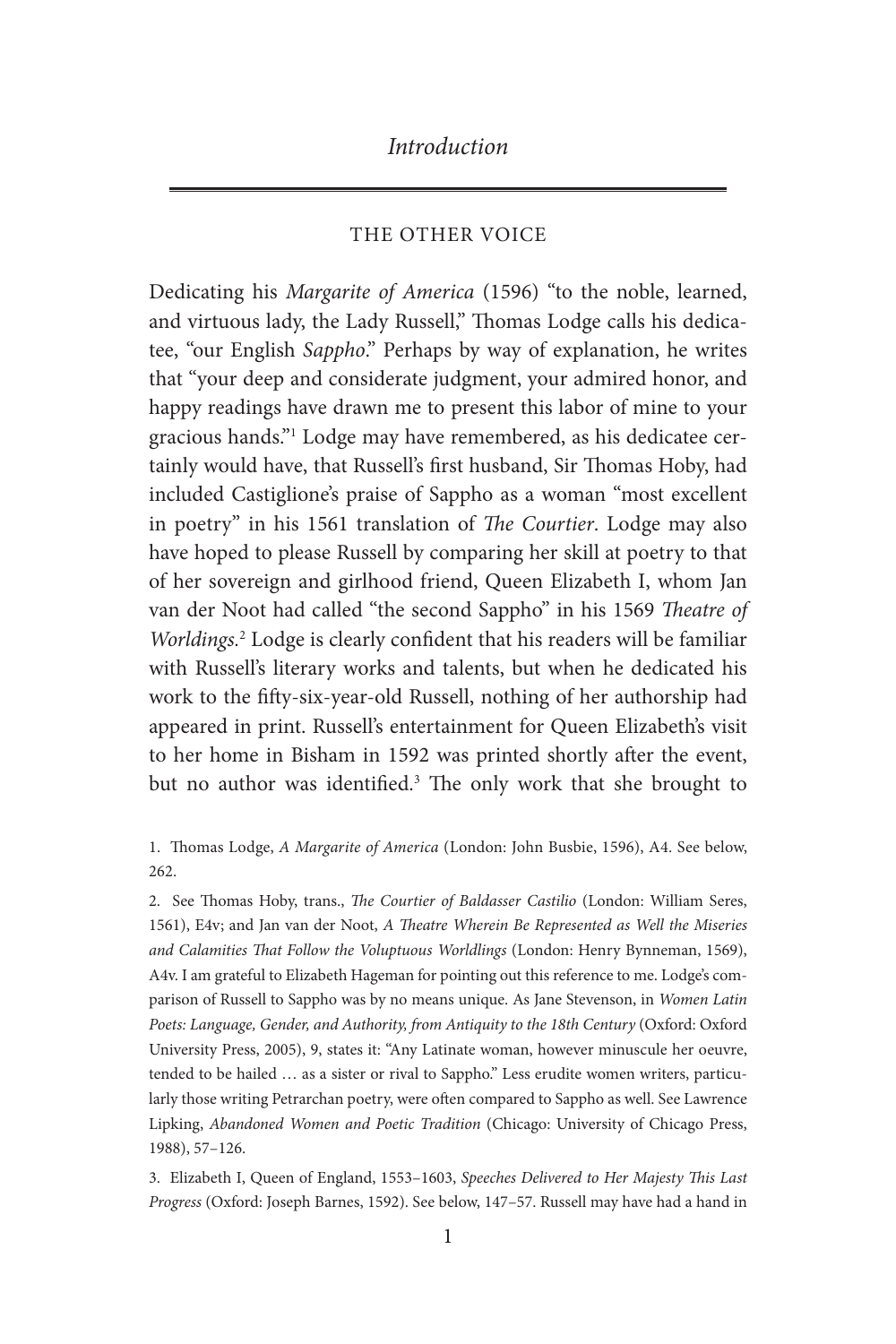press in her name, a translation of John Ponet's *Way of Reconciliation of a Good and Learned Man*, would not appear until nine years after Lodge's dedication.4 We may be tempted to read Lodge's praise of Russell's "happy readings" as presenting her more as a felicitous reader than a prodigious writer—a learned woman capable of understanding *his* text. However, to appreciate fully Lodge's comparison of Russell to the Greek poet Sappho, we must rethink our notion of "publication."

Elizabeth Cooke Hoby Russell's literary standing rested on three related forms of publication, which Lodge clearly recognized as establishing her credentials as a writer but which modern readers sometimes overlook. First, Russell's fame spread through the circulation of manuscript works. Among these were poems in Greek and Latin,<sup>5</sup> a manuscript version of her translation (which she completed in her youth but printed in her old age), and possibly accounts of ceremonial performances, including the Bisham entertainment.<sup>6</sup> Second, Russell was widely acclaimed in her lifetime as an author of funerary epitaphs in three languages, engraved upon tombs that she designed and commissioned for members of her family. Finally, Russell's reputation was established through the joint endeavors of the Cooke sisters and the works that praised them. Lodge's comparison of Russell to Sappho may respond to the perception that she was a member of a distinguished group of women, or perhaps more specifically a group of women writers.7 Her membership in such a group, as one of the

bringing this work to press.

4. John Ponet, *A Way of Reconciliation of a Good and Learned Man*, trans. Elizabeth Russell (London: Robert Barker, 1605). See below, 318–416.

5. See below, 49–50, 52–53, and 257–58.

6. Russell states of her translation that she loaned "the copy of mine own hand [i.e., her own manuscript] to a friend." The Bisham entertainment was printed from "loose papers," and more than one manuscript account of her daughter's christening survive, a fact that suggests (as do the ceremony's political and social agendas) that they may have circulated. See below, 125–34, 151, and 328.

7. As the poet of Lesbos, Sappho was associated with a circle of literary women. For a parallel history of Sappho as a homoerotic writer, see Joan DeJean, *Fictions of Sappho, 1546–1937*  (Chicago: University of Chicago Press, 1989); Harriette Andreadis, *Sappho in Early Modern England: Female Same-Sex Literary Erotics, 1550–1714* (Chicago: University of Chicago Press, 2001); and Valerie Traub, *The Renaissance of Lesbianism in Early Modern England* (Cambridge: Cambridge University Press, 2002). In 1568, Russell's sister Mildred was com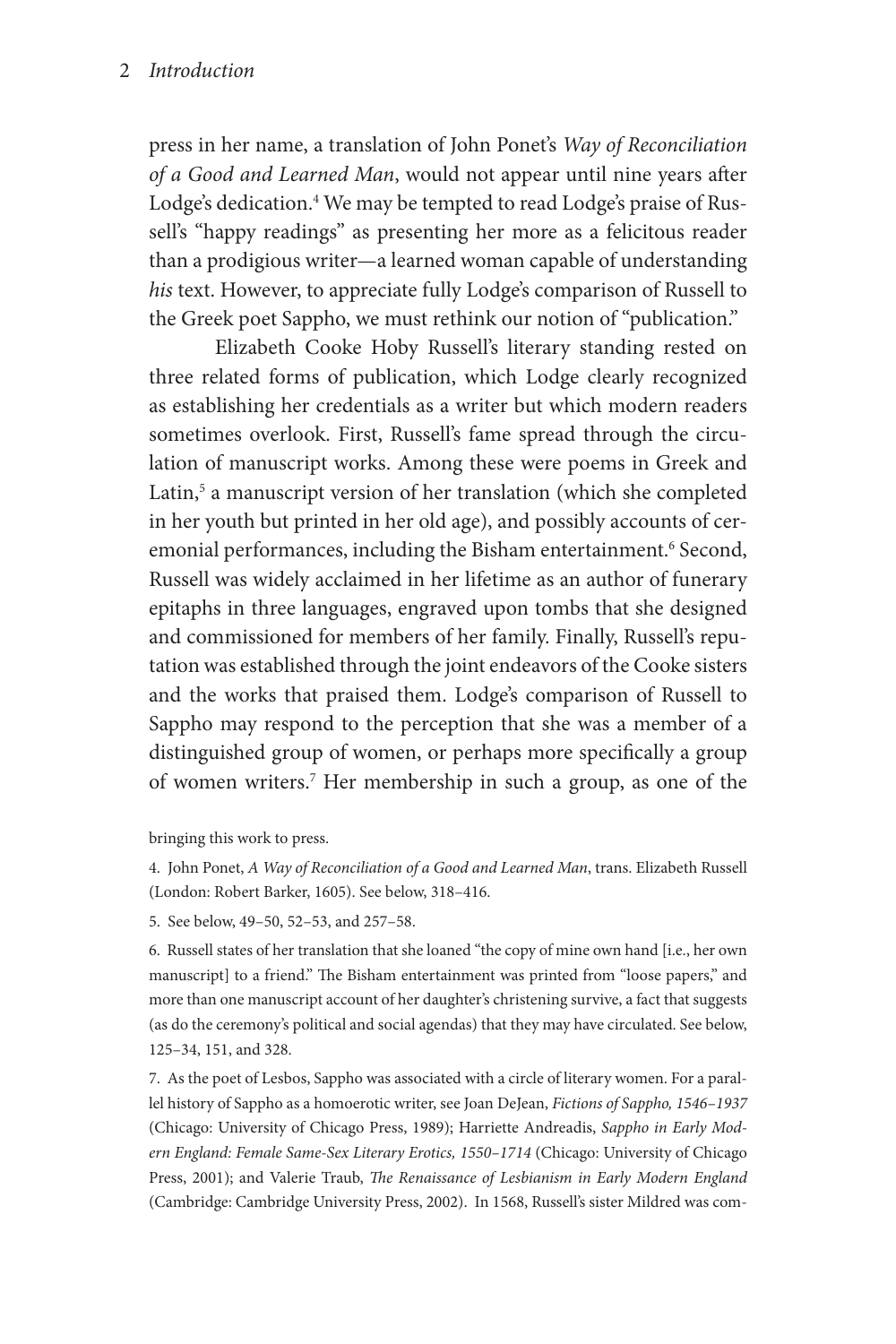erudite daughters of Sir Anthony Cooke, was commonly observed by her contemporaries. As early as 1559, William Barker's manuscript work, *The Nobility of Women*, praised Russell and her sisters, "which for Greek and Latin be not inferior to any we have named."8 All of Russell's writings display her commitment to "honoring [her] Cooke's blood,"9 and she and her sisters worked throughout their lives to promote their individual and collective reputations in a variety of texts and public performances.

Russell's other voice, rooted in her lifelong celebration of her identity as a Cooke sister, foregrounds the importance of feminine community and woman-to-woman alliances—relationships that until recently have been overlooked in critical and historical approaches to early modern England. The Cooke sisters' literacy in Greek and Latin forces even reluctant critics to include them in the ranks of humanists,<sup>10</sup> and this shared erudition lays the groundwork

9. See Letter 56.

pared to Sappho by Hadrianus Junius in a Latin manuscript poem: see TNA SP 12/47, 18; and on Junius (1511–1575), see *ODNB*. Jane Stevenson, "Mildred Cecil, Lady Burleigh, Poetry, Politics, and Protestantism," in *Early Modern Women's Manuscript Writing: Selected Papers from the Trinity/Trent Colloquium*, ed. Victoria Burke and Jonathan Gibson (Aldershot, UK: Ashgate, 2004), 56, identifies the author as Franciscus Junius and dates the poem from 1565. The manuscript is endorsed July 1568, and dated July 9, 1568 in *CSPD*, 1:311. Junius' publication of Eunapius, *De vitis philosophorum et sophistorum* (Antwerp: Christophe Plantin, 1568), which occasioned an accompanying petition to Queen Elizabeth (TNA SP 12/47, 14) and his poems to Cecil, confirms the later date. See also below, 324n14.

<sup>8.</sup> William Barker, *The Nobility of Women (1559)*, ed. Warwick Bond, Roxburghe Collection, 142 (London: Chiswick Press, 1904), 155. The others named are Elizabeth and Mary Tudor; Jane Lumley and her sister, Lady Mary Fitzalan, daughters of Henry Fitzalan, 12th Earl of Arundel (1512–1580); and Jane, Anne, and Margaret Seymour, daughters of Edward Seymour, 1st Duke of Somerset (1502–1552), lord protector under Edward VI and a mentor to Anthony Cooke and William Cecil. See *ODNB* on Jane Lumley, Lady Jane Seymour, and Edward Seymour; below, 128, 319n4; and Letter 34nn5 and 8. On the works of the Arundel sisters, the Seymour sisters, and the Cooke sisters, see Brenda M. Hosington "'Minerva and the Muses': Women Writers of Latin in Renaissance England," *Humanistica Lovaniensia* 58 (2009): 1–43; and Brenda M. Hosington, "'The well-wrought verses of an unknown bard': Renaissance Englishwomen's Latin Poetry of Praise and Lament," unpublished paper, 1–32. I am grateful to Dr. Hosington for sharing this work with me.

<sup>10.</sup> For many other early modern women who qualify for this title, see Stevenson, *Women Latin Poets.*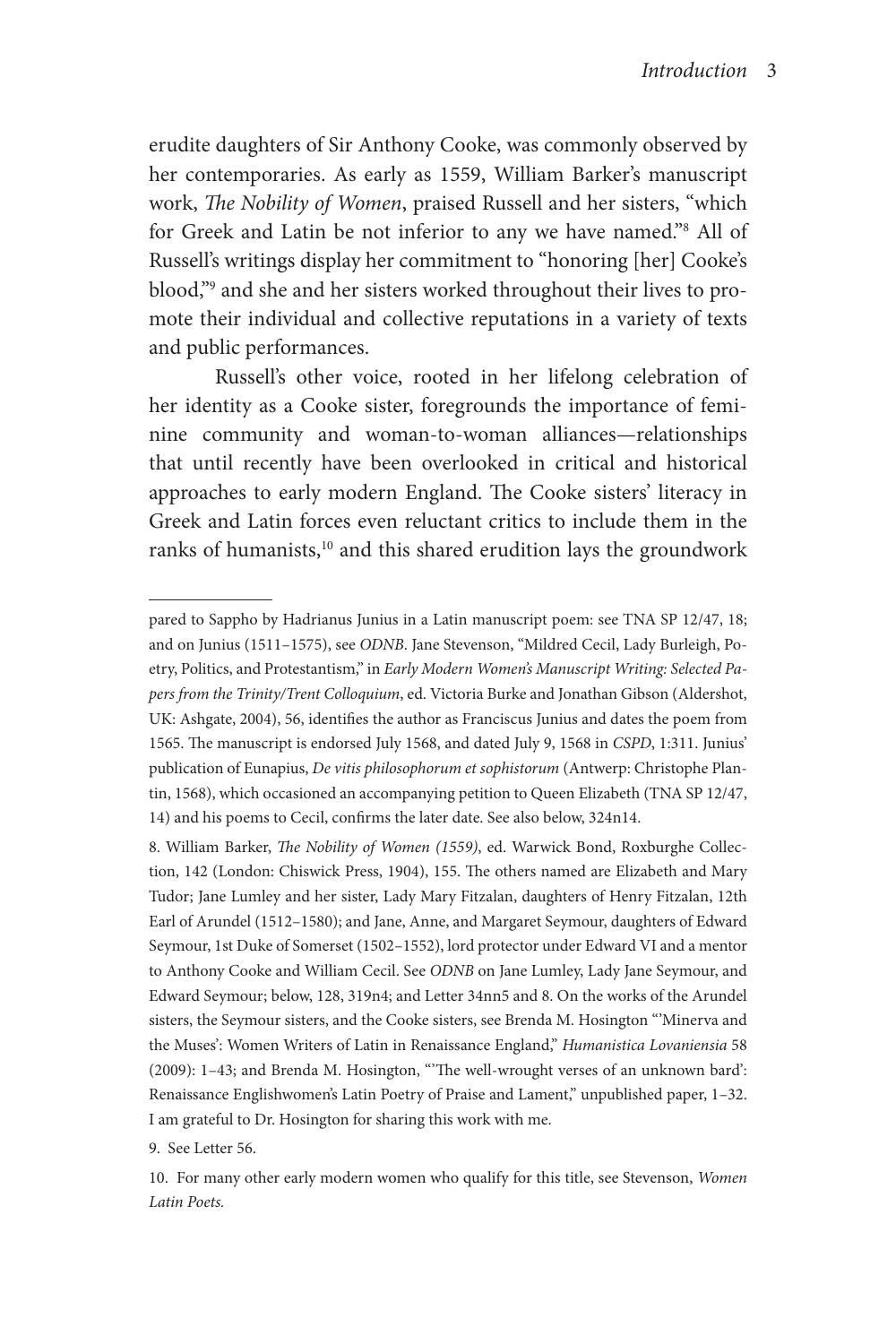#### 4 *Introduction*

for Russell's self-representation and self-defense as a woman of learning, culture, and literary achievement. Throughout her writings, her self-awareness as one of a group of highly educated women enables Russell to argue that her own and her sister's intellectual abilities, far from being the aberrations that some of her contemporaries would claim, suggest similar abilities—often lying dormant—in all women. By foregrounding her role as co-heir, with her sisters, of their father's intellectual legacy, Russell's writings challenge her period's common dismissal of the educated woman as an anomaly, the exception proving the misogynist rule.

Russell's advancement of women's rights and roles in her writings takes many forms. Her letters indefatigably defend her own interests and those of her daughters. A self-taught expert in English law, she rarely hesitated to insert herself into or comment upon legal or political affairs ordinarily considered to fall within the purview of early modern men. She was an activist in promoting the reformed religion and felt herself to be a spiritual counselor for women in particular. She was an advocate for women who had been misused by husbands or guardians; an advisor to women who, through their lack of discretion, had fallen into error; and a worthy adversary to those who threatened and maligned her. She understood how the many ceremonies that marked the stages of early modern men's and women's lives could strengthen political bonds by affirming the social alliances between women. In the series of funeral monuments she designed for the Cooke, Hoby, and Russell dead, the otherwise unremarked deaths of three young women are mourned. Her monument for her parents celebrates the Cooke sisters' accomplishments as much as it does their father's, and her own tomb preserves her self-perceived social worth and personal value for posterity.

Thanks to the research of recent scholars attending to manuscript writing and other "public" works (those published or circulated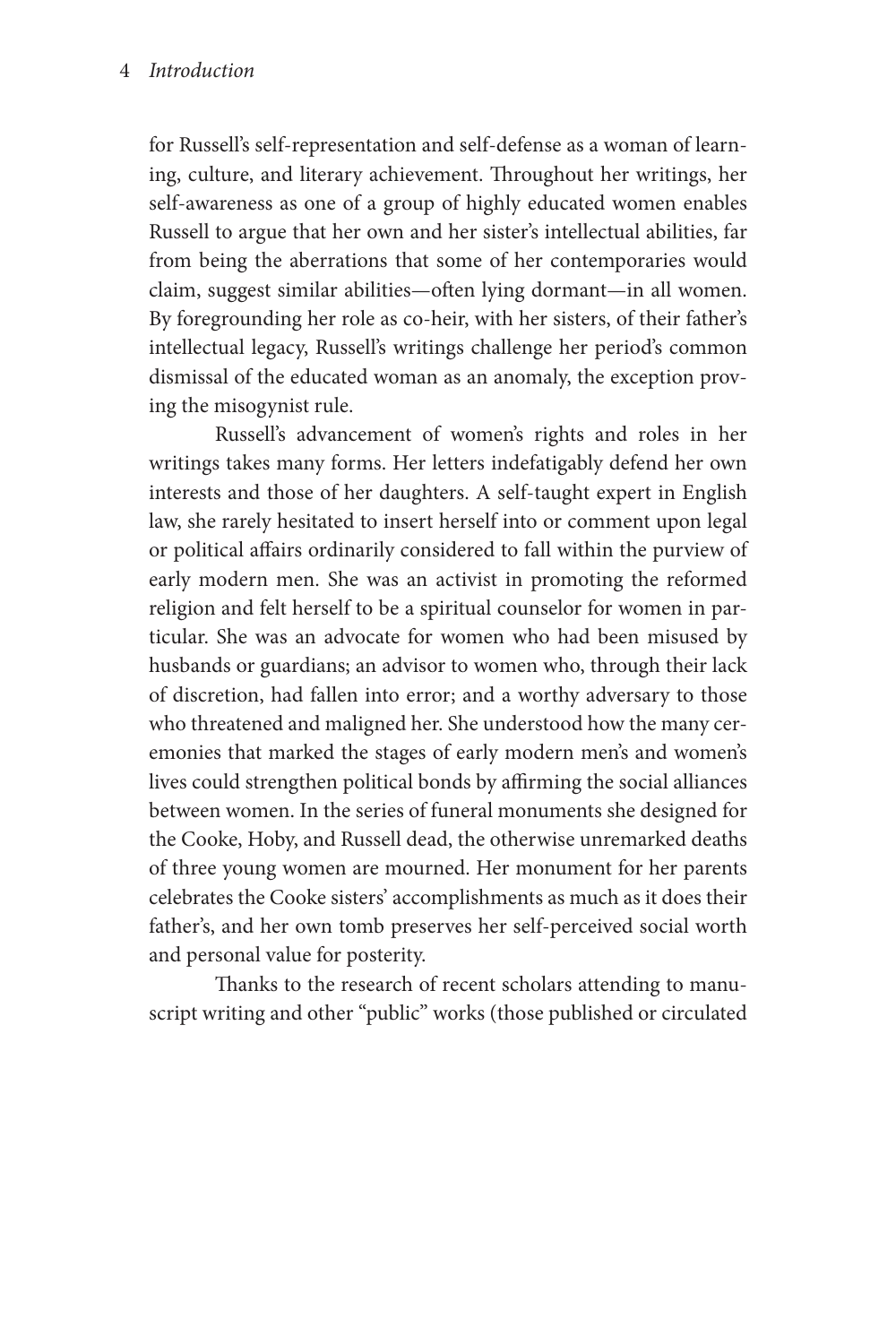in forms other than print) in early modern England,<sup>11</sup> we are able now to hear Russell's voice, conveyed as it is through unpublished correspondence, manuscript poems, monumental inscriptions and elegies, sculptural images, legal transcripts, ceremonial performances, and a single printed translation. By considering these works not as scattered, disparate productions but as elements within a unified authorial program, the gendered difference in Russell's writings becomes apparent. She speaks in a myriad of registers in multiple media, always confident and competent, censorious and humorous by turns, often haughty and self-promoting, sometimes mournful and desolate. Reading her varied corpus of writings offers a rich experience of the genres, conventions, and formalities of early modern English culture, revealing the astounding degree of self-expression these tools could afford when employed by an innovative author. Russell's indebtedness to the strictures and codes of her tradition is clear, but the difference in her motives—her defense and celebration of women's rightful inheritance of the intellectual legacy of this tradition—is also undeniable. In her hands, the educated woman's "troublesome" erudition is tempered and naturalized, and what may have seemed strange and incongruous to many of her male contemporaries appears, in her formidable works, as an inalienable birthright and a defining feature of femininity.

### ELIZABETH RUSSELL AND ELIZABETHAN ENGLAND

In 1558, Princess Elizabeth Tudor came to the throne as Queen Elizabeth I. She reigned for four and a half decades, a period that coincides with nearly all of Russell's adult life and writings. Born in 1540, Russell was the daughter of Sir Anthony Cooke, sister-in-law to William Cecil and Nicholas Bacon, and aunt to Robert Cecil and Francis Ba-

11. These might include texts in needlework, epitaphs and monumental inscriptions, and epistles. See, most notably, Margaret J. M. Ezell, *Social Authorship and the Advent of Print* (Baltimore and London: Johns Hopkins University Press, 1999); Burke and Gibson, eds., *Early Modern Women's Manuscript Writing*; and George L. Justice and Nathan Tinker, eds., *Women's Writing and the Circulation of Ideas: Manuscript Publication in England, 1550–1800* (Cambridge: Cambridge University Press, 2002). On letters, see James Daybell, ed., *Early Modern Women's Letter Writing, 1450–1700* (London: Palgrave, 2001); and James Daybell, *Women Letter-Writers in Tudor England* (Oxford: Oxford University Press, 2006).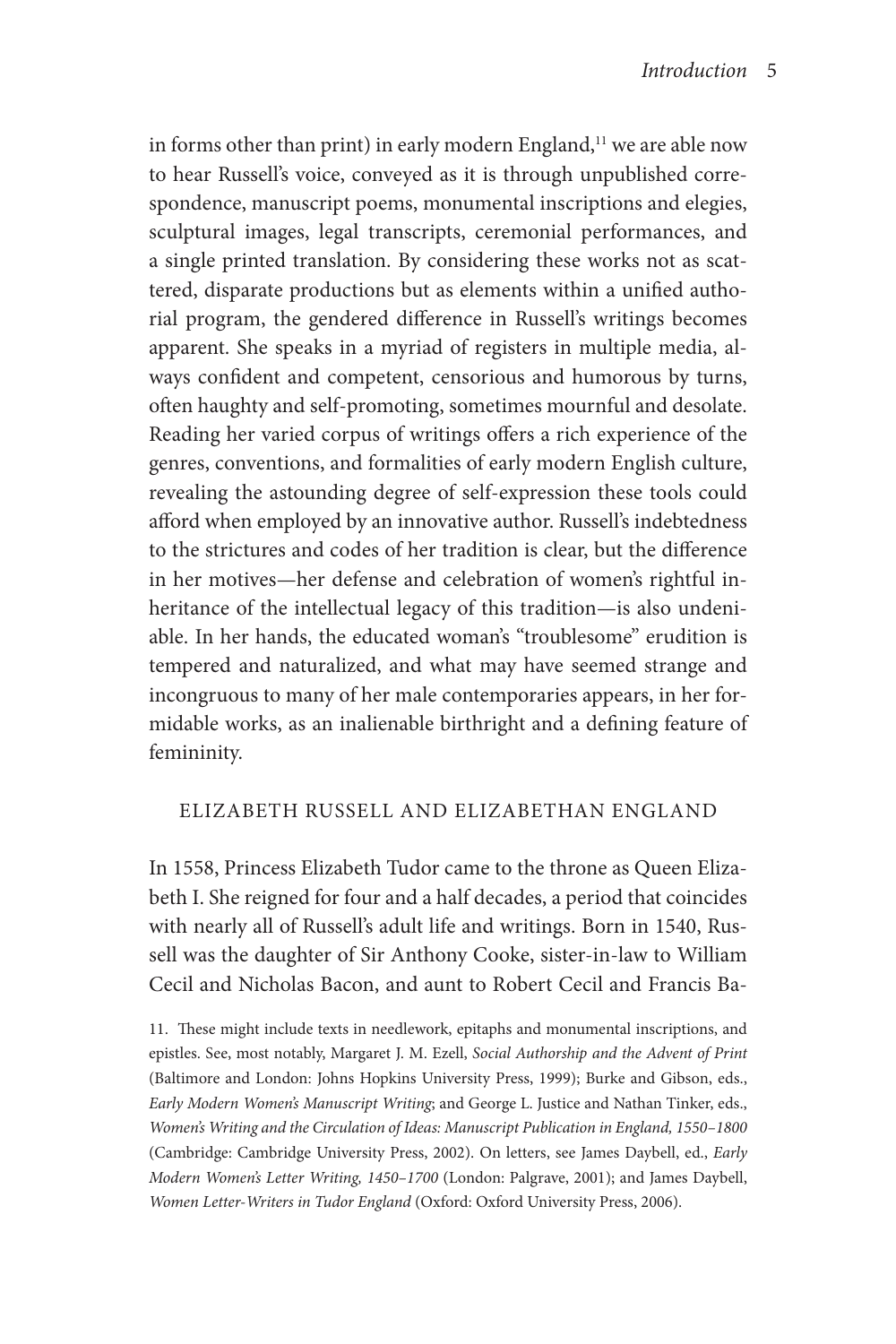con. Her family connections put her in close proximity to the center of power in her day, while her intelligence and tenacity ensured her ability to negotiate the political, social, and religious complexities of Elizabethan culture.

## *The Court of Elizabeth I*

During Queen Elizabeth's long reign, the court surrounding her became the center of the country's political and cultural life. It was a place of tremendous theatricality and intrigue, where rivalries were frequent and often bitter. As a female monarch, Elizabeth was reluctant to marry, because doing so would require her to subordinate herself to a husband and thus to surrender some of her political power to him. Her subjects' anxieties about being under a woman's rule—and, as the years went on, about the lack of an heir to succeed her—led the queen to seek a delicate balance between advances toward marriage and motherhood, on the one hand, and her vigorous self-styling as the Virgin Queen, on the other.<sup>12</sup> Elizabeth conducted marriage negotiations with foreign princes and monarchs into her fifties, well beyond the age at which she might have been expected to conceive a child. Meanwhile, at court she cultivated relationships with a number of "favorites" (most prominently Robert Dudley, Earl of Leicester, and Robert Devereux, Earl of Essex), while her courtiers jockeyed for her favor and that of her most influential advisors—first among them William Cecil, Lord Burghley, and, following his death, his son Robert.

Because Russell's father had been tutor to Princess Elizabeth's half-brother, Edward VI, Russell probably had some contact in her youth—perhaps even a friendship, given that she was only seven years younger than the princess—with the future queen. Certainly she asserted this intimacy from the earliest years of Elizabeth's reign and throughout her adult life, and she relied upon it (to her peril, as it turned out)

12. See Susan Doran*, Monarchy and Matrimony: The Courtships of Elizabeth I* (London: Routledge, 1996); Susan Frye, *Elizabeth I: The Competition for Representation* (Oxford: Oxford University Press, 1993); and Leah S. Marcus, Janel Mueller, and Mary Beth Rose, eds., *Elizabeth I: Collected Works* (Chicago: University of Chicago Press, 2000).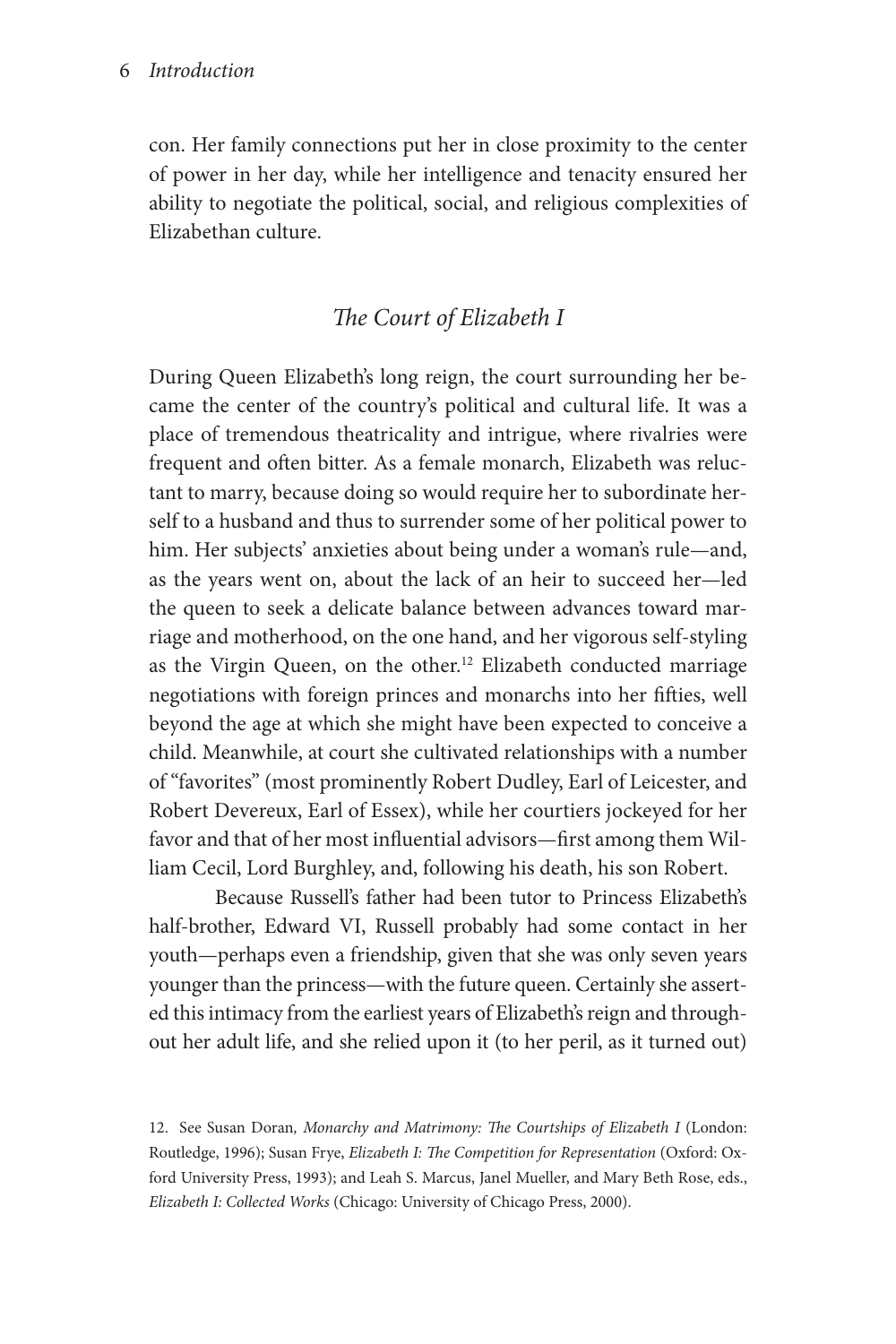to win the queen's support in her legal undertakings.<sup>13</sup> Russell's writings give us a window onto the social and political machinations of the Elizabethan court, and they underscore the central place of women in a court ruled by a woman.14 They display the various ways in which a mastery of the conventions of polite society could work to advance one's career and interests, as well as the degree to which what we would consider personal details of the lives of the nobility were subject to the scrutiny and approval of the queen. As heirs to considerable inheritances, Russell's children became wards of the crown following their fathers' deaths a precarious state, since the queen routinely sold wardships (and with them, the property these wards had inherited) to the highest bidder.15 Because Russell's brother-in-law William Cecil was master of wards and liveries, Russell was able to serve as her children's guardian, but she was beholden to the queen for accepting her impoverished daughters, Bess and Nan Russell, as maids of honor, because the position offered their best chance to arrange acceptable marriages. When a match was made for Nan, the queen's approval was needed to finalize the contract, and Russell even sought her permission to collect her daughter from court. The queen's attendance at the wedding was Russell's most outstanding social coup.<sup>16</sup>

The world of the Elizabethan court as revealed in Russell's writings is one in which personalities, rather than policies, seem to hold sway. In 1585, Robert Dudley wrote to Lord Burghley, informing him that, "Lady Russell came to my house and spoke with me touching her daughters' causes."17 With this informal social visit, Russell most likely hoped to capitalize on Dudley's position as the queen's favorite. Russell is sometimes at odds with other members of the court, and is on record as having interfered in matters beyond her immediate interest.18 Her correspondence bemoans the sometimes cool reception

- 13. See Letters 9 and 11.
- 14. See Letter 23.

15. See Neil Hurstfield, *The Queen's Wards: Wardship and Marriage under Elizabeth I* (London: Longmans, Green, 1958).

16. See Letters 44 and 46, and below, 270–76.

17. Strype, 3, appendix, 133. On Dudley, see Glossary of Persons.

18. She admits this in Letter 23. See also Salis MS 31.106 (printed in *Calendar*, 5:181), in which Edward de Vere, Earl of Oxford, complains that Russell had written to Burghley to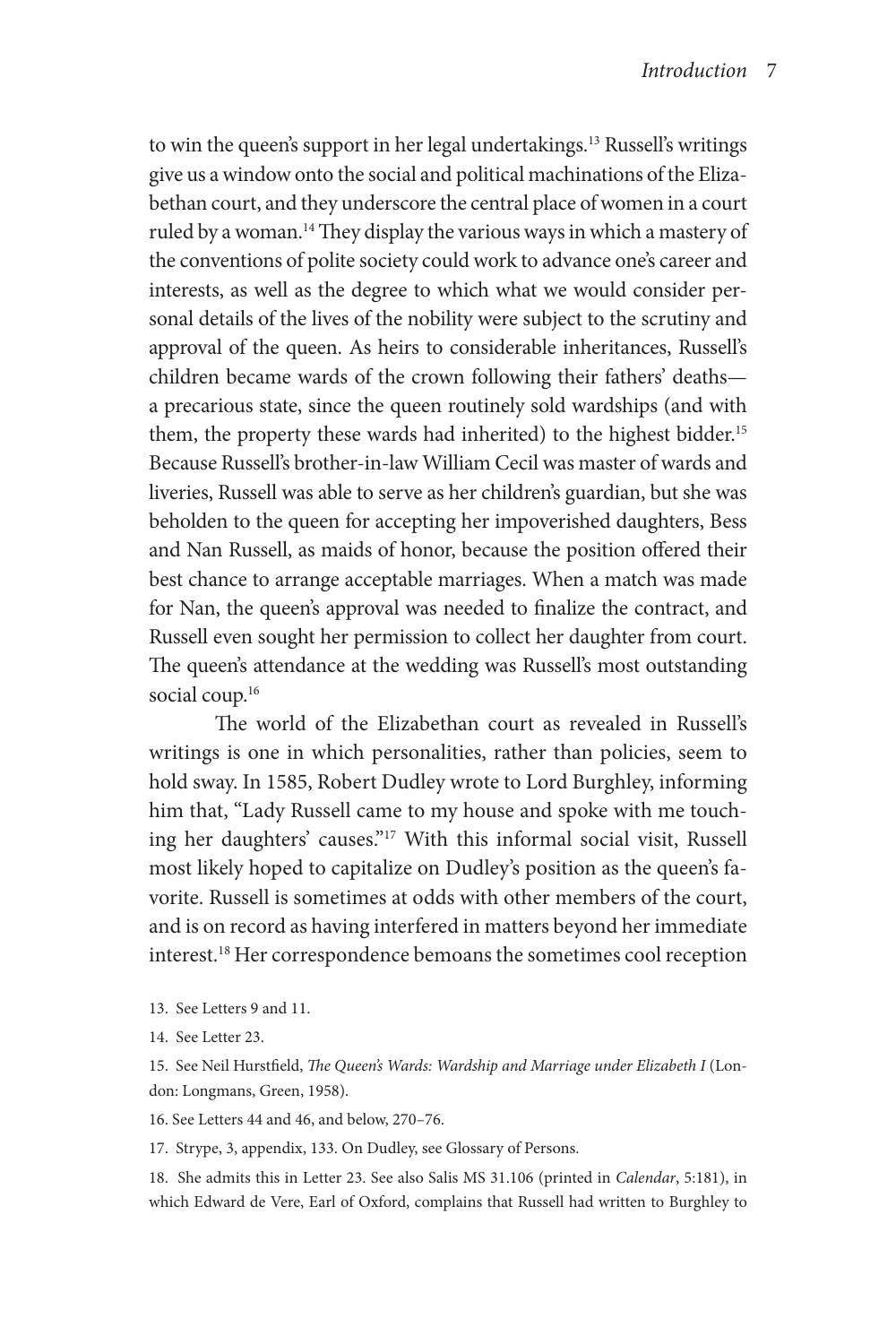afforded her by the queen, and she suspects even her closest allies of malice and backstabbing. She unabashedly relates a hefty list of gifts amounting to £500, including jewels, hats, and dresses, with which she plied the queen in her (successful) effort to acquire the lease of Donnington Castle.19

Russell often employs the language of courtship culled from Castiglione's *Book of the Courtier*, at once affirming the pervasive influence of this handbook of courtly behavior made available in England through a translation by her first husband, Thomas Hoby, and establishing her proprietary relationship to the work as Hoby's widow. A self-described "courtier and parliament woman,"<sup>20</sup> Russell navigated the perilous waters of courtly favor and exerted influence on those around her, sometimes with success, sometimes not. Her writings vividly portray a society dominated by rank and rule, tradition and hierarchy, in which one must master the rules of the game in order to survive.

# *Reform and Religious Activism*

Queen Elizabeth's long monarchy followed the two very brief reigns of her half-brother, Edward VI (1547–1553) and half-sister, Mary (1553–1558), both of which were rocked by religious turmoil. Edward was nine years old when he ascended to the throne, and the regents who ruled for him (with whom Russell's father and brothers-in-law were closely aligned) instituted sweeping reforms of the Church of England, including the eradication of Catholic beliefs in church doctrine and episodes of iconoclasm that targeted images, statues, and icons within churches.<sup>21</sup> Under Mary, Catholicism was reintroduced into the country and Protestant reformers, including many of Edward's bishops and advisors, were persecuted as heretics. Many others,

dissuade the payment of his daughter's marriage allowance, "but for that she was herself the first that moved this allowance, and hath since altered her mind upon some conceit, I hope my lord will not be carried away upon such unconstant balance."

19. See Letters 15 and 43.

20. See Letter 52. Russell's sense that gender presents no barrier to her assumption of these roles is noteworthy.

21. See Diarmaid MacCulloch, *The Boy King: Edward VI and the Protestant Reformation*  (Berkeley: University of California Press, 2002), 21–25 and 107.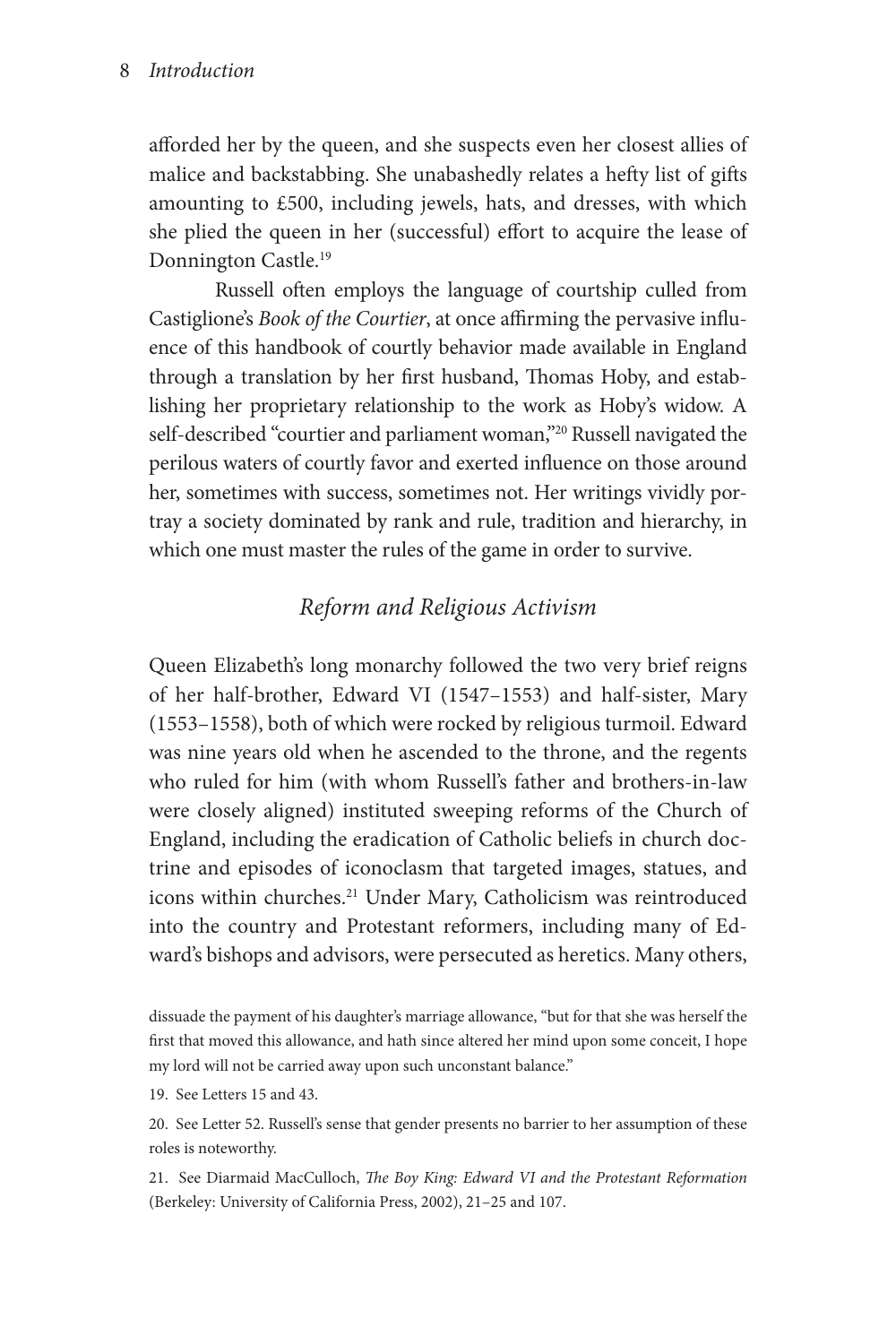### QUEEN ELIZABETH I TO ELIZABETH HOBY September 1566 Oxford1

#### Madam,

Although we hear that since the death of your husband, our late ambassador Sir Thomas Hoby, you have received in France great<sup>2</sup> and comfortable<sup>3</sup> courtesies from the French King, the Queen Mother,<sup>4</sup> the Queen of Navarre,<sup>5</sup> and sundry others,<sup>6</sup> yet we make accompt<sup>7</sup> that<sup>8</sup> all<sup>9</sup> these laid to gether can not so satisfy you as some poor testimony of our favor,<sup>10</sup> with the approbation of the late service of your husband and of your<sup>11</sup> own demeanor there. Wherefore, though you shall receive<sup>12</sup> it somewhat lately in time, yet we assure you the same

1. TNA SP 70/85, 78. Endorsed in a later hand, "[1566] in July or August." Great Britain, Public Record Office, *Calendar of State Papers, Foreign Series, of the Reign of Elizabeth, 1566–68*, ed. Allan James Crosby (London: Longman and Co, 1871), 112, also gives the date as July, but September is more likely since internal evidence indicates that Russell had already returned to England from France when the draft was written. A later manuscript copy, dated 1709, is found in BL Harley MS 7035, 161. Although the letter is sent under the queen's seal, it is in Burghley's hand and was certainly authored by him on the queen's behalf.

- 2. "Courtesies," stricken.
- 3. "Testaments," stricken.
- 4. "An," stricken.

5. Charles IX (1550–1574), Catherine de Medici (1519–1589), and Jeanne d'Albret (1528– 1572), respectively. See *Nouvelle biographie générale depuis les temps les plus reculés jusqu'à 1850–60*, ed. M. le d'Hoefer, et al. (Copenhagen: Rosenkilde and Bagger, 1963–1969).

6. "Whereby we think," stricken. Edward Cooke wrote to Cecil on July 17, 1566, recounting vists to Russell by numerous dignataries in Paris following Thomas Hoby's death: see TNA SP 70/85, 41.

- 7. Account.
- 8. "No," stricken.
- 9. "They," stricken.
- 10. "And," stricken.
- 11. "S[ending 'yours'] who," stricken.
- 12. "That some," stricken.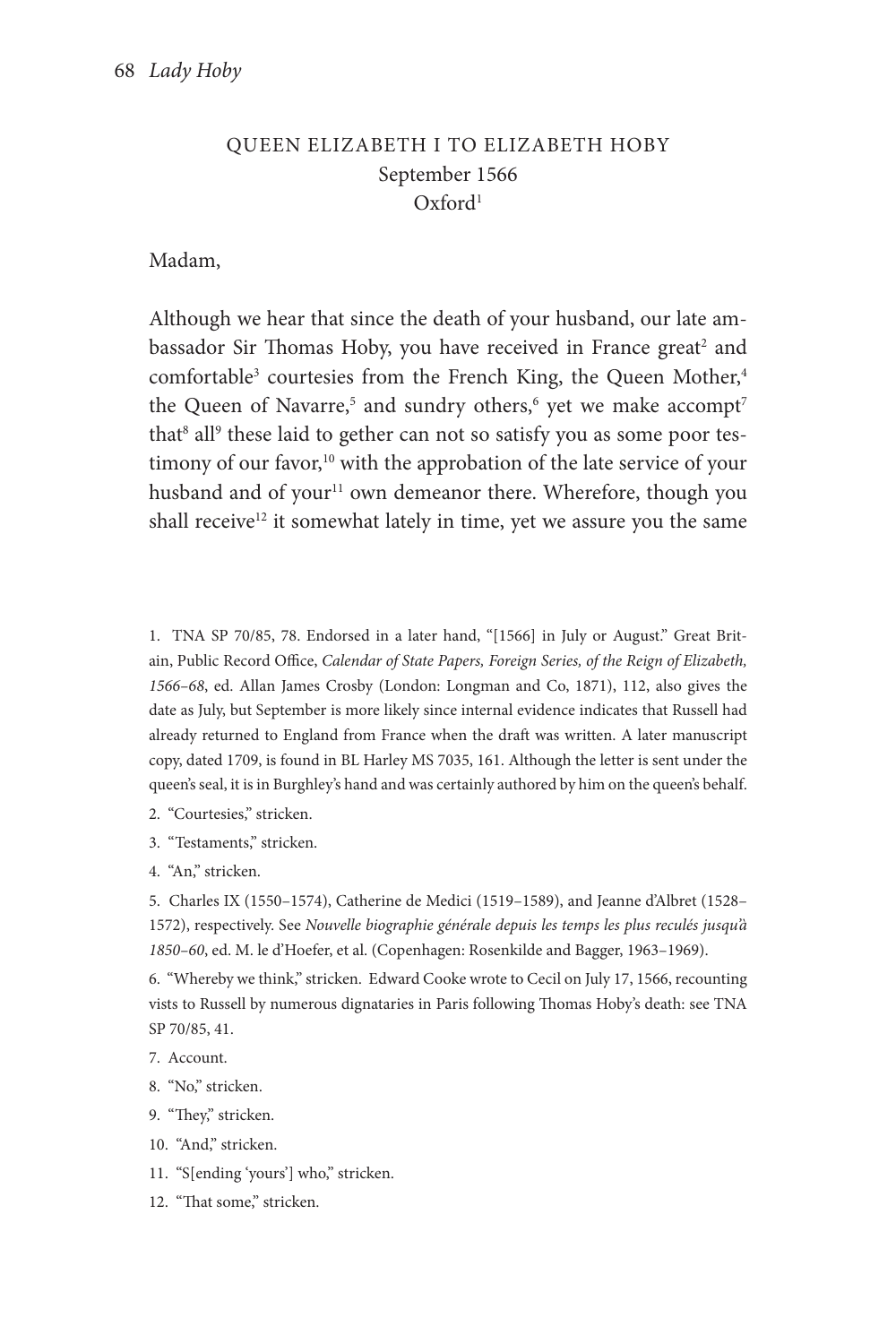proceedeth<sup>13</sup> only<sup>14</sup> of the late knowledge of your return,<sup>15</sup> and therefore we let you know that the service of your husband was to us so acceptable,  $as^{16}$  next your self and your children,<sup>17</sup> we have not the meanest loss of so able a servant in that calling. And yet since it hath so pleased almighty God to call him in the entry of<sup>18</sup> this our service, we take it in the better part,<sup>19</sup> seeing it hath appeared to be God's pleasure, so to call him away so favorably<sup>20</sup> to the service of<sup>21</sup> him, specially in that constancy of his duty towards God, wherein we hear say he died very commendably.

And<sup>22</sup> for your self, we can not but let you know that we hear<sup>23</sup> out of France,<sup>24</sup> such singular good reports, of your duty well accomplished towards your husband, both living and dead, with other<sup>25</sup> your sober, wise, and discreet behaviors<sup>26</sup> in<sup>27</sup> that court and country, that we think it a part of great contentation<sup>28</sup> to us and a commendation of our country that such a gentlewoman hath given<sup>29</sup> so manifest a testimony of virtue<sup>30</sup> in such hard times of adversity as none can be greater left than.<sup>31</sup> And therefore though we thought very well of you

- 13. "Oly," stricken.
- 14. "Par so lately partly," stricken.
- 15. "Partly from," stricken.
- 16. "We have," stricken.
- 17. "That grieves," stricken.
- 18. "His," stricken.
- 19. "That it was," stricken.
- 20. "In his service that," stricken.
- 21. "A better," stricken.
- 22. "To you it may of you seem God hath given you his grace," stricken.
- 23. "Both," stricken.
- 24. "And here at home," stricken.
- 25. "Assigned to," stricken.
- 26. "In those," stricken.
- 27. "Those foreign parts," stricken.
- 28. Satisfaction.
- 29. "Such," stricken.
- 30. "And praise," stricken.
- 31. "And therein," stricken.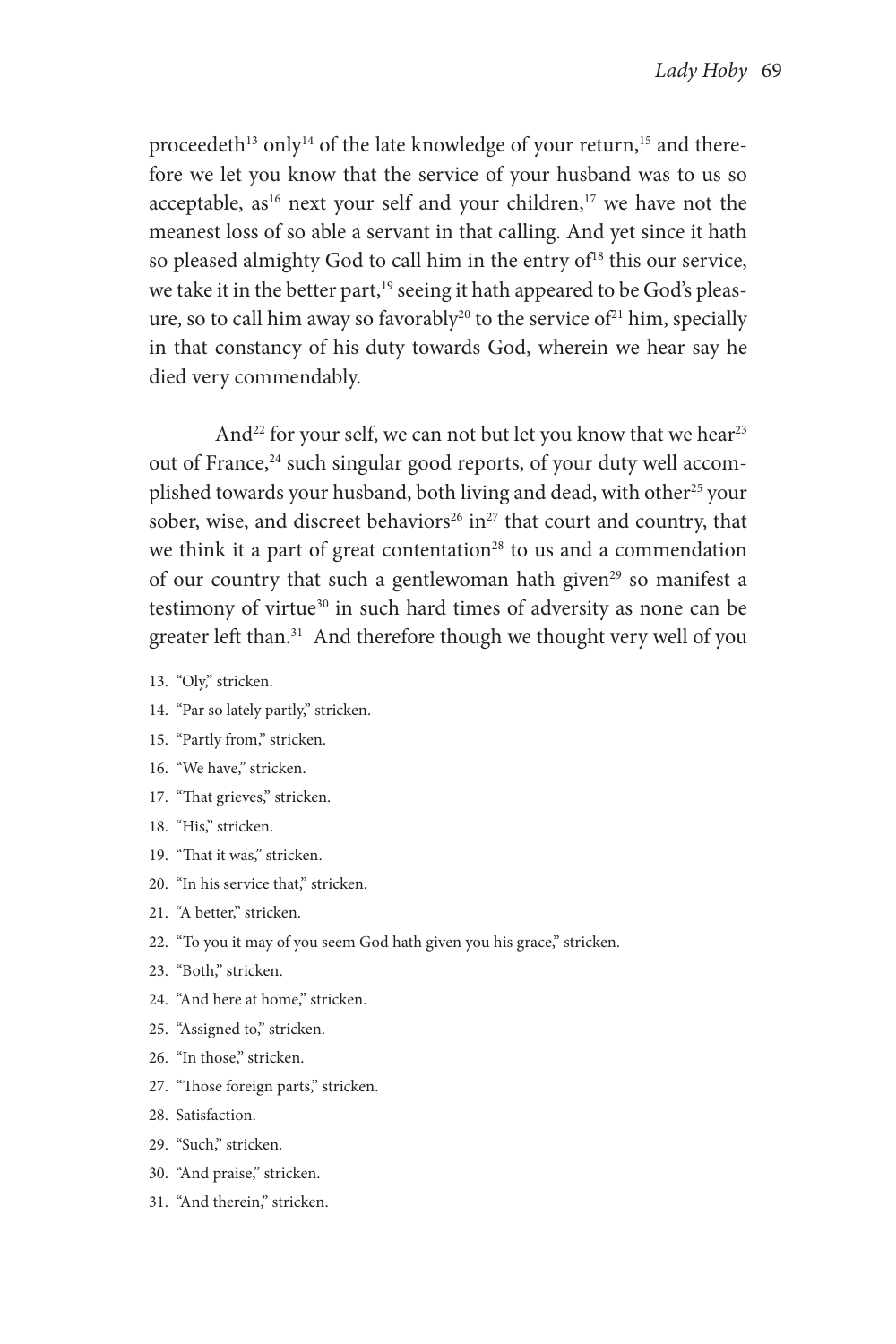before …32 [yet shall we hereafter make a more assured accompt of your virtues and gifts, and wherein soever we may conveniently do you pleasure, you may be thereof assured. And so we would have you to rest your self in quietness, with a firm opinion of our especial favor towards you. Given under our signet at our city of Oxford, the of September, 1566, the 8th year of our reign.

Your loving friend,

Elizabeth R(egina)]<sup>33</sup>

32. The draft is incomplete. The remainder of the letter is here interpolated from BL Harley MS 7035, 161.

33. Latin for queen.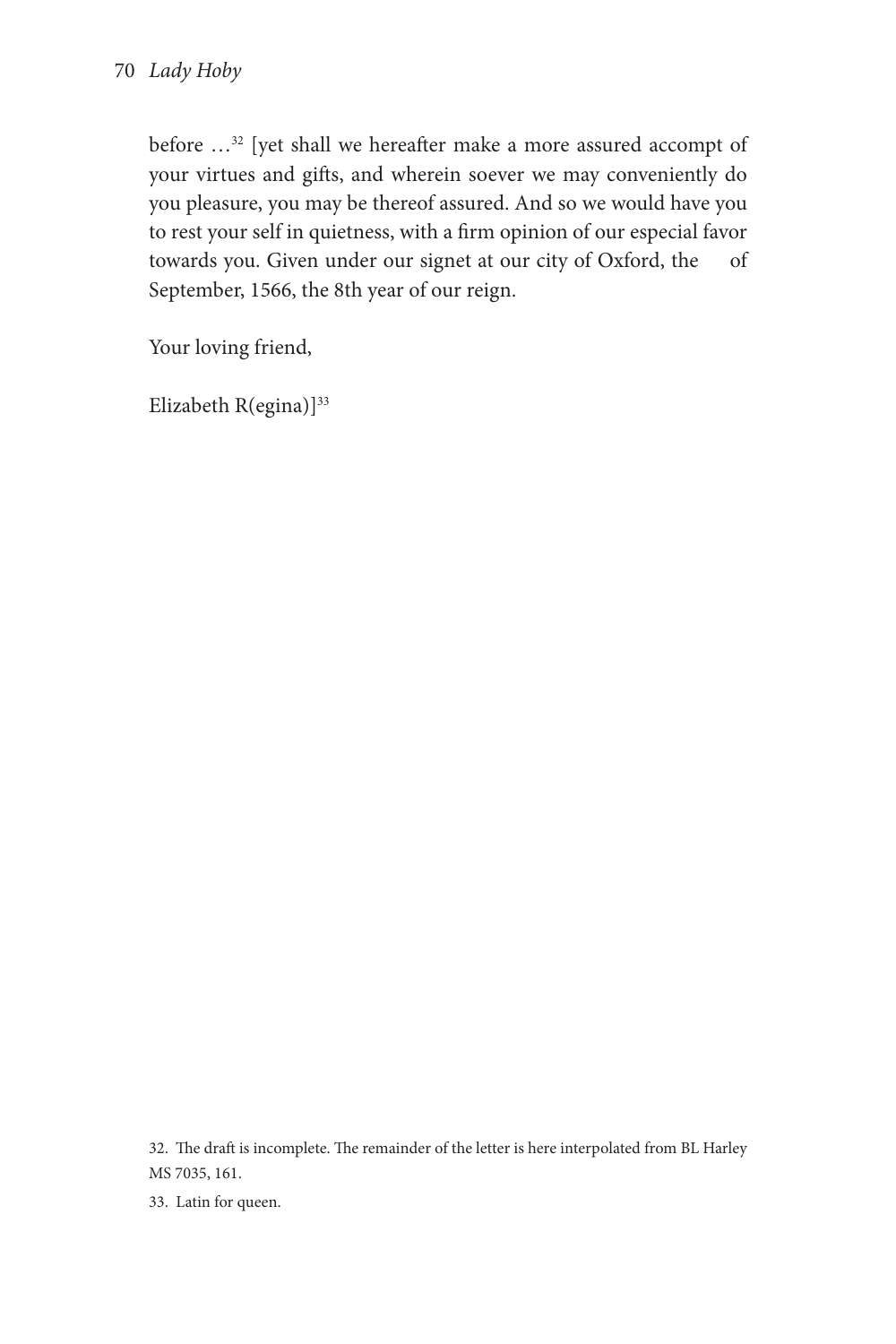### **Elizabeth Hoby, Wife, to Thomas Hoby, Knight, her Husband**

O sweet spouse, the greatest part of our<sup>18</sup> soul, Whose life was the marrow of my life. Why do the envious fates tear asunder those thus united? Why am I alone, left behind on a widow's bed? England saw [us] happy, France saw [us] happy, Our love went over the sea, over lands,<sup>19</sup> We were a lucky pair, while we lived together, The body was twofold, the spirit was one. But nothing lasts on earth, dearest spouse, You, you can be my doleful witness. While you served the fatherland, while you managed the public good, You perished, a sad corpse in an unknown land. And our sick<sup>20</sup> children burn with feverish flames. What should I do for myself, alas, overwhelmed by so many evils? Unhappy spouse, unhappy mother I wander about, I weep for you, husband snatched away, I weep for you, my  $lim<sub>hs</sub> <sup>21</sup>$ I depart [these] fatal lands; ravaged, I drag hence the body Of my spouse, hence the faint limbs of [our] offspring. Thus, womb swelling, I return both by land and by sea Into the fatherland, desperate with grief, loving death. My dear spouse and most excellent Thomas, In whom was whatever was right and noble: Elizabeth, once your most pleasing bride, Conveys these words full of pious tears. I was unable to avert death, but [your] dead limbs, As much as I can, I will always cause to be tended with honor.

18. [Translator's Note] While *nostrae* can mean "my" in a heightened poetic sense, a translation of "our" anticipates the poem's emphasis on the union between wife and husband. 19. [Translator's Note] Russell refers to the English Channel ("sea") and the "lands" of England and France.

20. [Translator's Note] While *miseri* typically means "miserable," it can also denote illness.

21. [Translator's Note] The figurative sense may be "children."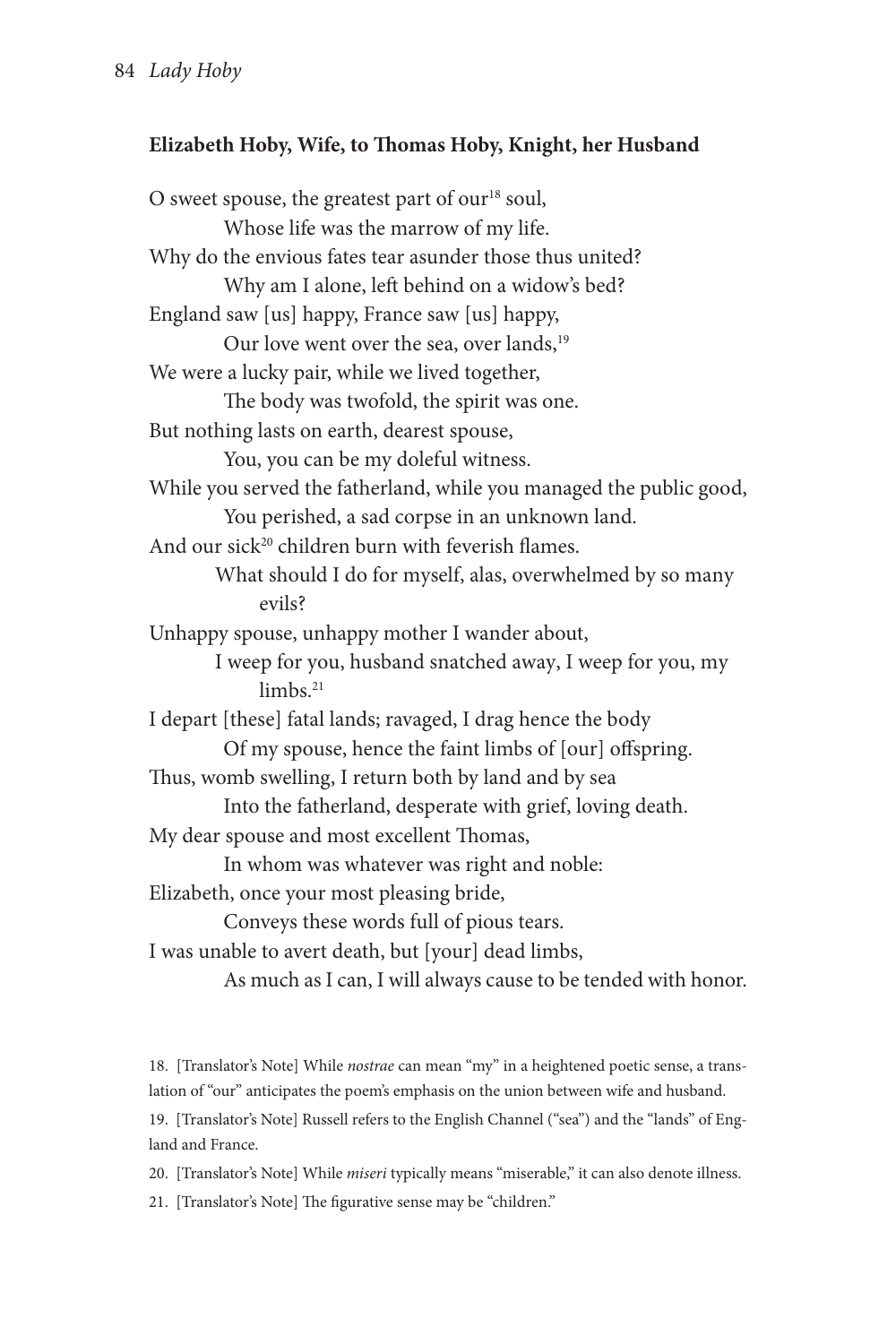You God, either return a husband like Thomas to me,

Or may my death<sup>22</sup> return me to my husband Thomas.

On the reredos, right:

## **Elizabetha Hobaea, Soror ad Philippum Hobaeum, Equitem Fratrem**

Tuque tuae stirpis non gloria parva Philippe, Cujus erat virtus maxima nota foris. Itala quem tellus norat, Germania norat, Qui patriae tuleras commoda magna tuae, Tuque meo Thomae frater dignissime frater, Mens quibus una fuit, sensus et unus erat. Tu mihi, tu Thomam voluisti jungere fratrem, Judicioque tuo sum tibi facta soror. Sic ego conjugium, sic omnem debeo prolem, Cuncta mihi dederas, haec tribuendo duo. Reddere quid possum, suspiria vana recusas, Praeteritoque malo sera querela venit. Faelices animae coeli vos regia caepit, Mortua nunc capiet corpora funus idem Et soror et conjunx vobis commune sepulchrum, Et mihi composui, cum mea fata ferent, Quod licuit feci, vellem mihi plura licere, Sed tamen officiis quaeso faveto piis. Iamque vale conjunx, semper mea maxima cura; Tuque Philippe, mihi cura secunda, vale. Non ero vobiscum, donec mea fata vocabunt, Tunc cineres vestros consociabo meis. Sic, ô sic junctos melius nos busta tenebunt, Quam mea me solam tristia tecta tenent.

22. [Translator's Note] Literally, "my fate." While *fatum* can be taken as "fate" in its most primary sense, it often also means "death." Because this second meaning best renders into English idiom the word's function within Russell's verse, *fatum* will be translated as "death" throughout the remainder of Russell's poetry.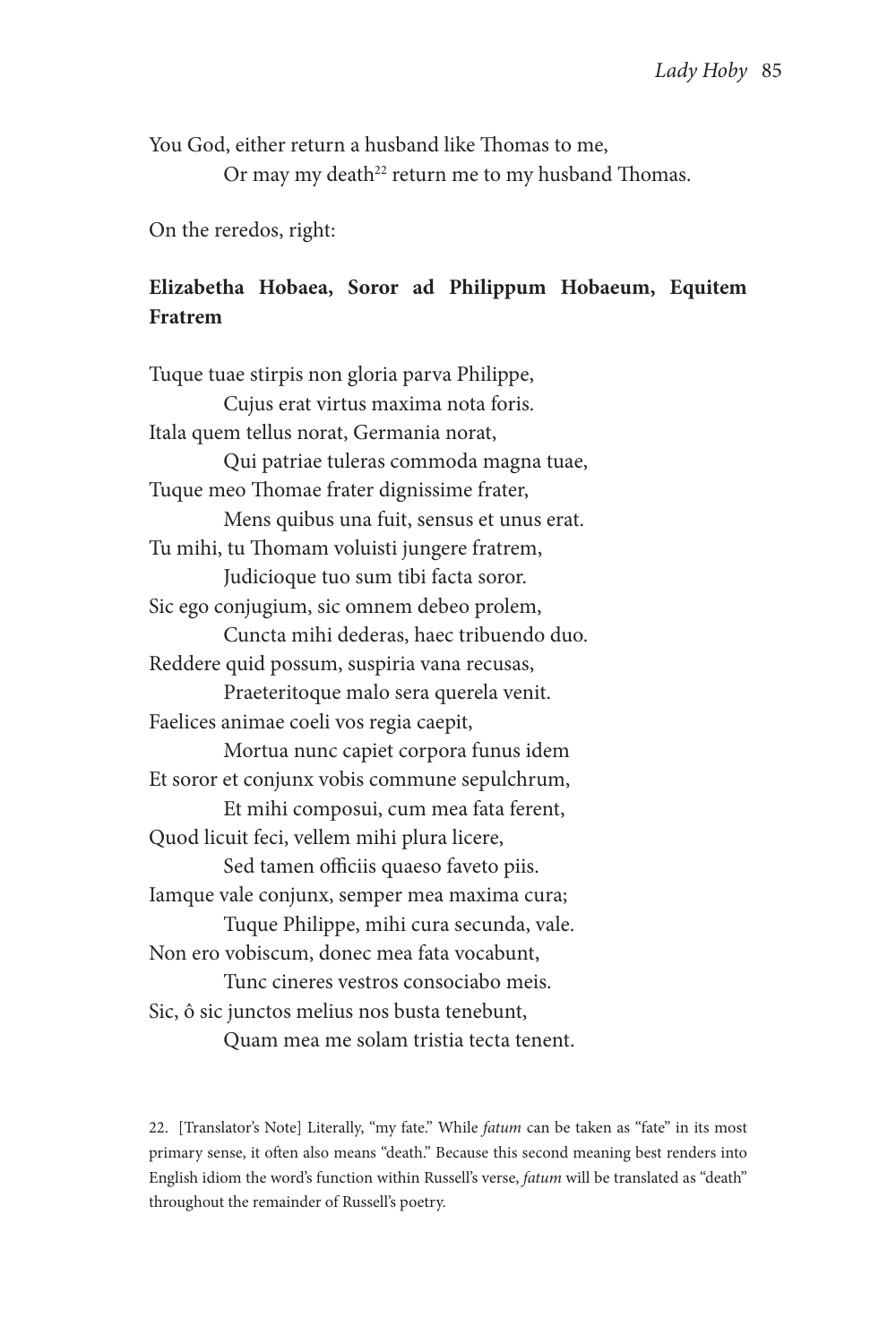LETTER 57 To Mary Talbot, Countess of Shrewsbury After May 4, 1605 Blackfriars<sup>1</sup>

To the Right Honorable, my very good lady, the Countess of Shrewsbury2 give this.

Good noble lady,

I never made suit to your ladyship in my life to my<sup>3</sup> knowledge. Now I do. I have sent your ladyship a little book whereby you, most noble lady, may know what my religion is, and the grounds thereof, which I hold and have ever taught to mine. Sweet lady, read it thorough. This is all my suit.

Be not, good madam, like the deaf adder that stoppeth her ears and refuseth the voice of the charmer, charm he never so wisely, lest that happen to your self, whom I so long have honored, which the prophet

1. Lambeth MS 3203.410. Endorsed, "Lady Dowager Russell to my lady, about religion." The letter is dated on the assumption that the book sent to Talbot is Russell's translation of Ponet's treatise (see Letter 56, and below, 318–416), and based on evidence of a friendship between Russell and Talbot in the last years of Queen Elizabeth's reign. The countess was included in a small party whom Russell invited to stay with her at Donnington during the queen's planned (but ultimately cancelled) progress in August 1602 (see Letter 53).

2. Mary Cavendish Talbot (1557–1632) was the wife of Gilbert Talbot, 7th Earl of Shrewsbury (1552–1616). She was the aunt of Arbella Stuart (1575–1615) and supported Arbella's claim to the English throne following Elizabeth I's death in 1603. Her public embrace of Catholicism caused her husband's career at court to suffer, and he was suspected with her of plotting to place Arbella on the throne. Although her husband was exonerated, the countess was imprisoned in the Tower in 1611. Shrewsbury secured her release in 1615. For her refusal to swear the oath of allegiance to James I, Shrewsbury was fined £20,000. See *ODNB* for Gilbert Talbot and Arbella Stuart.

3. "Y," stricken.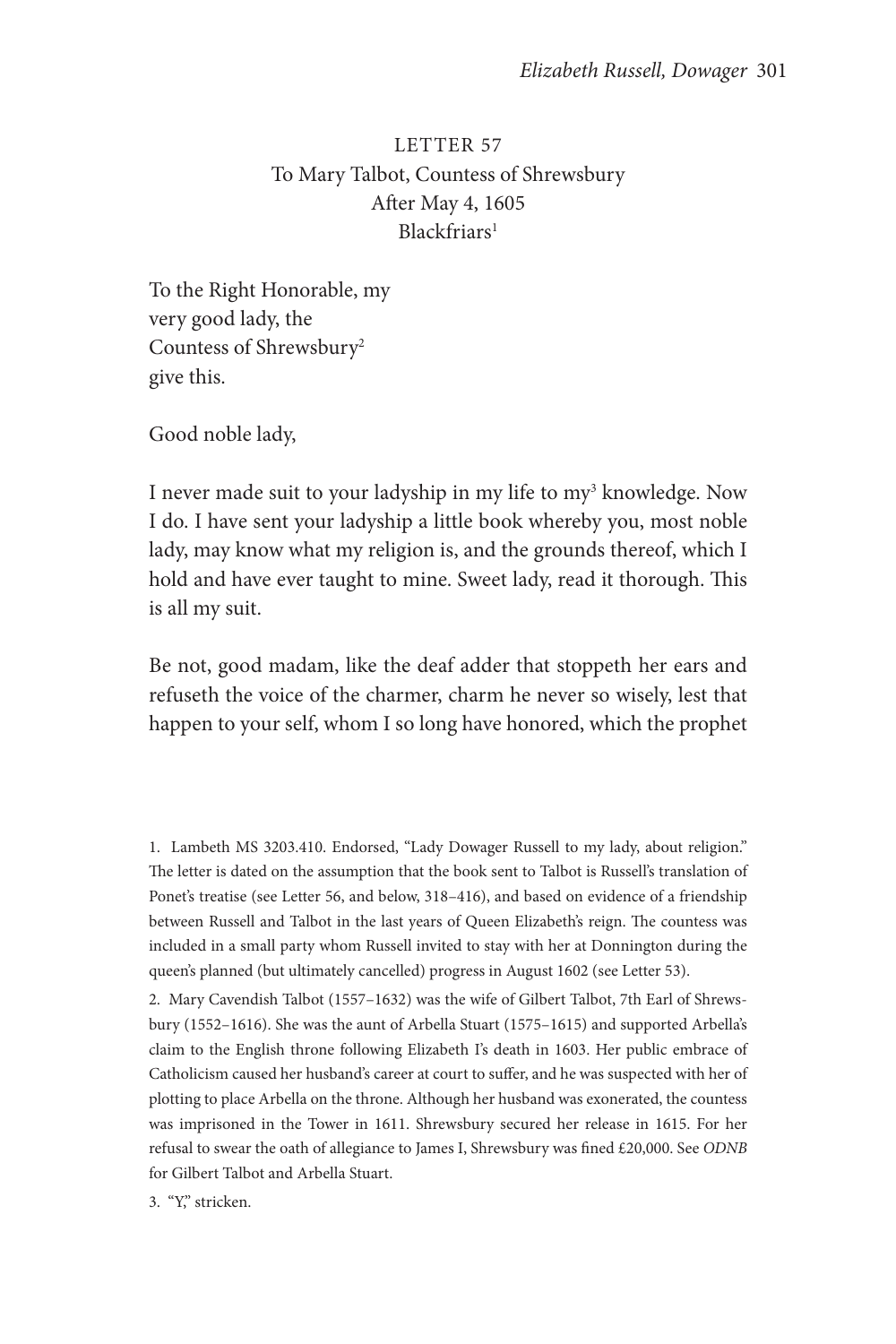wisheth in the same place.<sup>4</sup> Read it, only I crave. God, in whose hands the hearts of princes be,<sup>5</sup> enlarge your heart and lighten the eyes of your mind to hear, seek, and follow his word and will in all obedience, according to his word, and not after men's traditions and fancies. So, wishing your ladyship as well as to mine own soul, I end with, sweet countess, read this. If you fulfill not my request then shall your ladyship's soul be more beholding to me than to your self. And so I rest.

> Your ladyship's affectionate friend and old acquaintance, Elizabeth Russell Douager

4. See Church of England, *Psalter*, Psalm 58:3–6, "The ungodly are forward, even from their mother's womb: as soon as they be born, they go astray, and speak lies. They are as venomous as the poison of a serpent: even like the deaf adder that stoppeth her ears; which refuseth to hear the voice of the charmer, charm he never so wisely. Break their teeth, O God, in their mouths: smite the jaw bones of the lions, O Lord."

5. See Sir Thomas Elyot, *The Book Named the Governor* (London: Thomas Berthelet, 1537), B4–B4v: "The hearts of princes be in God's own hands and disposition."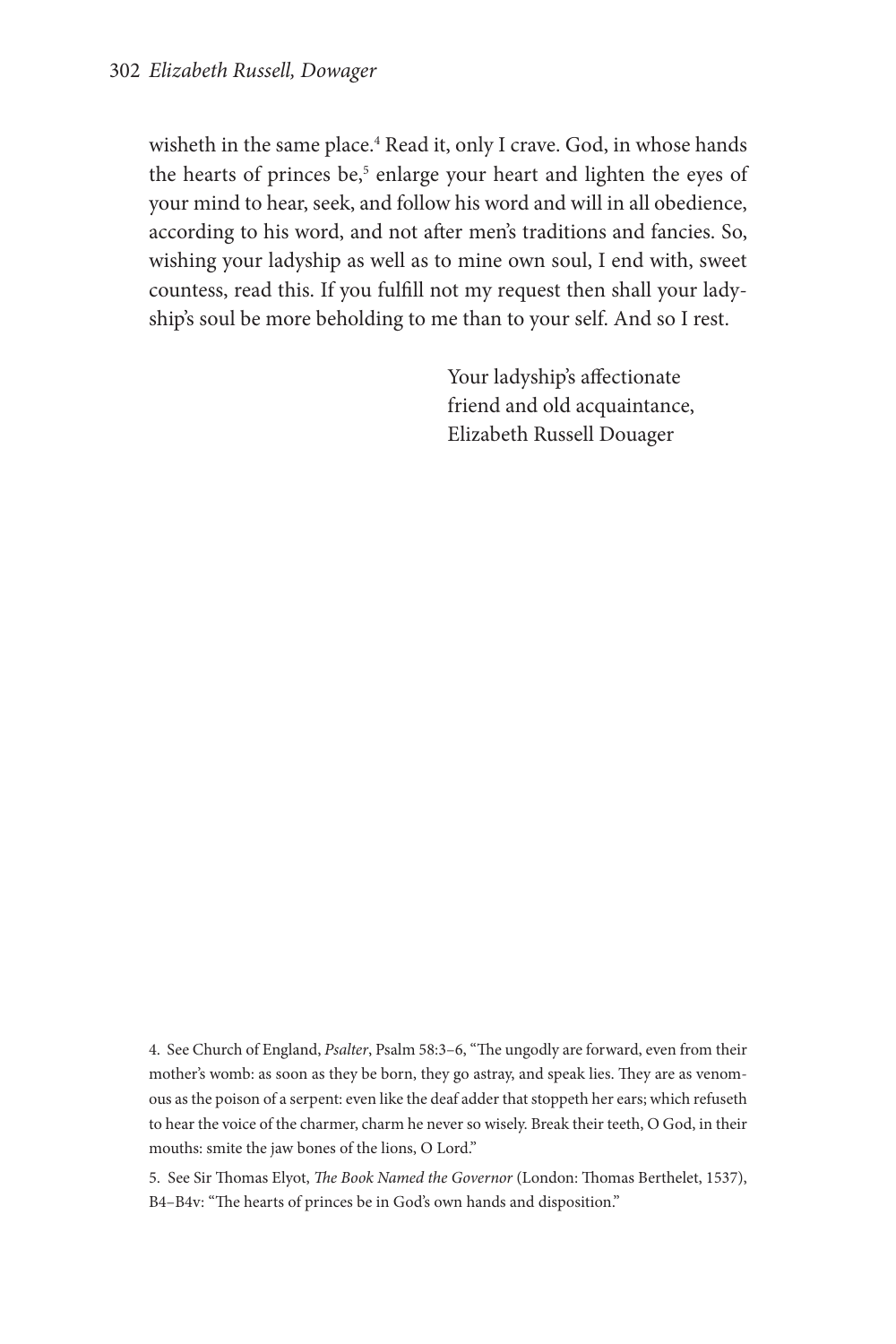## LETTER 58 To Robert Cecil After May 4, 1605 Blackfriars1

[To the] Fairest flower of my garland, [the] honorable Earl of S[alis]bury, Master of the King's Majesty's most honorable Court of Wards

My very good lord,

If pity be not wrought in your lordship's heart by God's Holy Spirit to overthrow as wicked a cozenage<sup>2</sup> as ever was offered by an executor to a brother, unto his brother's heir, then this poor couple<sup>3</sup> must be renegades, not having a place to hide their head in, which, on my faith, I believe will make the gentlewoman stark mad. To consider what she was, the honor of her two grandfathers, uncle, and so many barons'4 wives, her aunts, and to see her self made so base as not worthy to have reward of £200 jointure for being a slave in subjection, to live without comfort of a husband every way all her life. Good my lord, extend

1. Salis MS 197.54. Not endorsed. Dated based upon the death in 1604 of Mark Steward (see n3). Printed in part in *Calendar*, 21:78.

2. An act of deception or trickery.

3. The two children (heirs) of the deceased. The parties in this dispute are obscure, but they seem to be descendents of Simeon Steward of Lakeheath (1507–1583), to whose daughter Margaret (d. 1603) the attorney Sir John Brograve (bap. 1538–1613) was married. The widow and her children were denied support and property by a brother (Dr. Steward) serving as executor of her husband's will. Because the children had become wards of the crown (as Russell's daughters had), she here appeals to Robert Cecil as master of the Court of Wards. The widow may be Anne, daughter of royal physician Robert Huicke (see *ODNB*), who married Mark Steward, Brograve's brother-in-law. Mark Steward died in 1604, leaving a daughter and a son. See *ODNB* for Sir Simeon Steward (1580–1629). Mark had five brothers, but it is not clear which one might have had the title of doctor. See Stirnet.com, "Stewart30," http://www.stirnet.com/HTML/genie/british/ss4tz/stewart30.htm.

4. "Many barons," stricken, but the meaning of the sentence requires that these words be retained.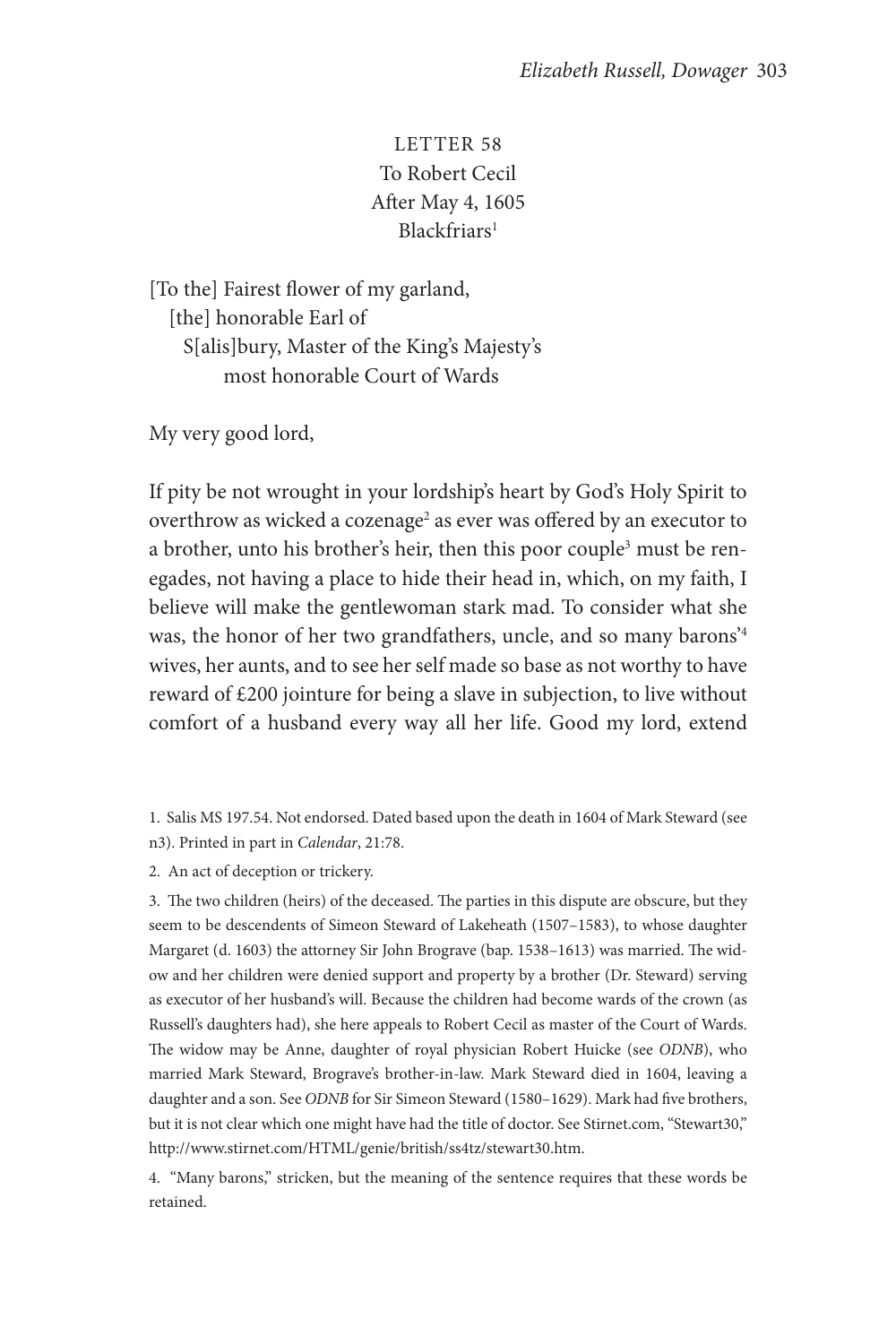out your love to the Burrows house,<sup>5</sup> as much as law, equity, and conscience may warrant a Christian magistrate in such a case.

For God's sake, let them not be kept from dwelling on their own inheritance.6 Whosoever shall be inhabitant there will look to have a bargain sufficient to discharge their servants, rent, and reparations, with some gain toward their toil. Why should not this be fitter for them selves than for a stranger or Doctor Steward's son to dwell on? Their own counselor persuaded the doctor and his brother that it was fit for none so much as for them selves to have all that was left him. They confess that they meant it to their good, and most devilishly yet they have put it from his heirs of his own body. Mr. Brograve, $^7$  that on Sunday all inveighing against Doctor Steward, is now turned

¶ quite to take his part. Sir John—even the same hypocrite—Brograve, told me that he had heard of one in John Steward's case had eight or many children, and yet he thinketh it fit the land by a lease upon trust made should be put from the children of his own body.<sup>8</sup> I beseech your lordship to enquire of Milner Steward's bedfellow<sup>9</sup> how false this slander is. Good my lord, take order that they may dwell all their life in their own, and provide her a jointure<sup>10</sup> and a yearly portion of  $£40$ to discharge her meat and clothes out of Steward's living, while Steward liveth,<sup>11</sup> who in good truth so snobbeth<sup>12</sup> because his house should

5. Unexplained, but see Letter 12, where Russell notes that her daughters receive rental income from a house in the Burrow (or Borough) of Denbury. These alternative spellings could also refer to an individual or family.

6. The family is being prevented from living on the property inherited from the husband and father.

7. See *ODNB*; and n3.

8. Possibly John Steward of Marham (d. 1604), one of Mark Steward's brothers and Brograve's brother-in-law. He had thirteen children, eight of whom lived to adulthood. See John Chambers, ed., *A General History of the County of Norfolk* (London: J. Stacey, 1829), 57.

9. Milner may be "milliner" (*OED*). No record of a Milner Steward survives. The person referred to is presumably Dr. Steward's wife; thus her bedfellow would be Dr. Steward.

10. The remainder of the letter is written on the second page of the bifolium.

11. Referring to the son and heir.

12. Sobs.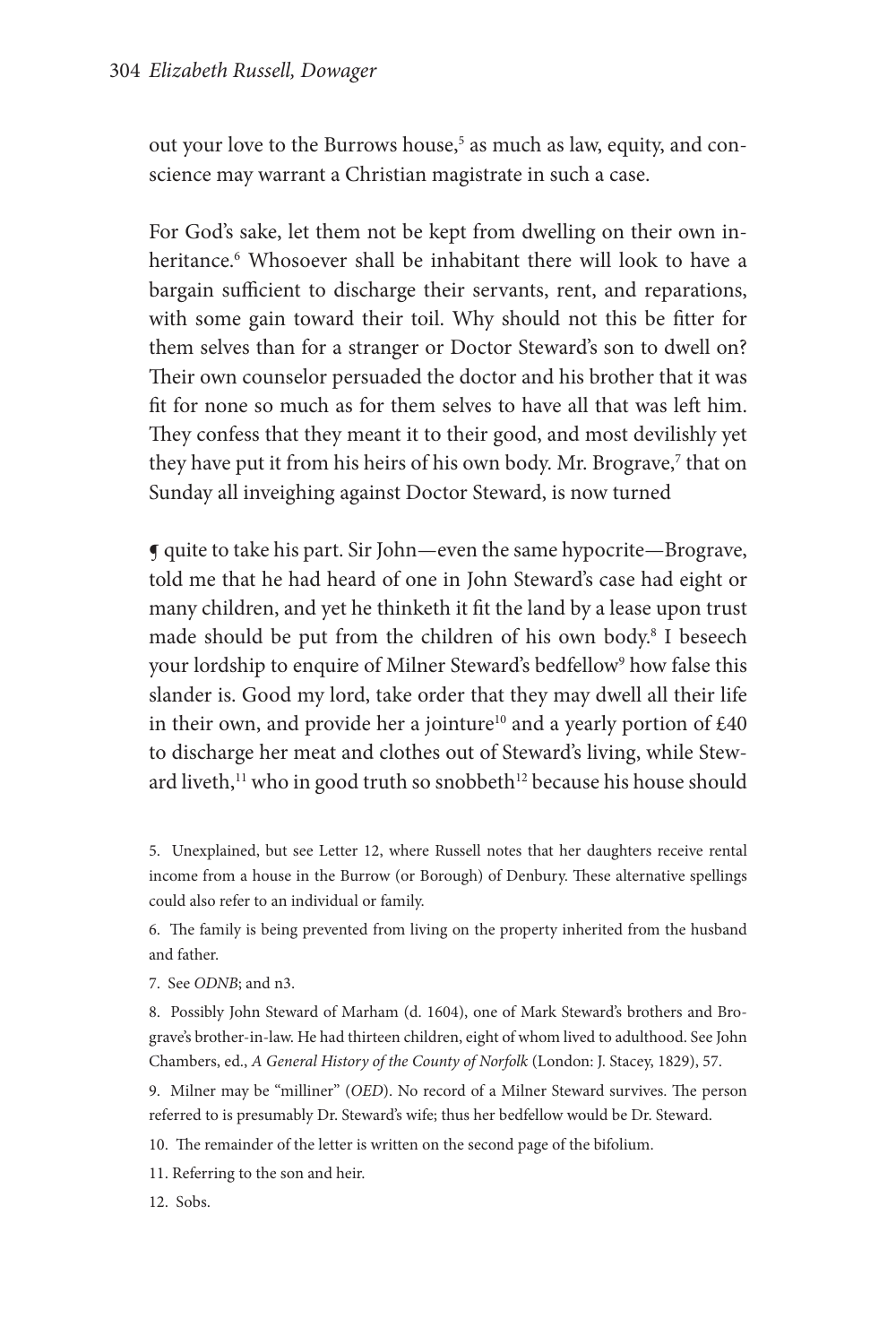be kept from him as none can comfort him, but wisheth he might die this night. My lord, eight score pounds,<sup>13</sup> in truth, hath been yet and is to be being owing since  $\langle \dots \rangle^{14}$  I sent the bill to day to peruse. It hath been £80 spent before this term, and £20 promised to the Court of Wards officers,<sup>15</sup> Mr. Attorney, £10, and Mr. Surveyor, £10,<sup>16</sup> if it be ended to them to dwell on their own, and his lease, gotten by such cozenage, overthrown, and their debts to be p[ai]d with their own woods.

Overthrow this cozenage, sweet lord. God will bless you for it, and your lordship shall never be troubled more with my epistles. Doth any man you keep cost your lordship less than  $£20$  a year—that is, 7s a week beside lodging—and £20 his horse and £20 his man, beside apparel for a gentleman or gentlewoman in these years, less than three score pounds<sup>17</sup> for three? O, my lord, what is £66 13s 4d to fund a man and his wife, a man, and a maid?<sup>18</sup> Can any have less than  $£200$  for all charges? What do they speak of £30 for reparations of a place that is put from them?

My lord, the gentlewoman is a very good housewife, hath had the guiding and rule of her mother's house. Have pity upon the gentlewoman thus despised. How many as mean as she hath had thousands, and a wise man, though they brought not a great portion?<sup>19</sup> Help, sweet lord,

13. £160.

14. Two words are illegible.

15. Two illegible words are stricken.

16. The attorney advised the Court of Wards during judicial proceedings, and the surveyor assessed the value of properties. These positions were held by Sir Henry Hobart, attorney from November 1605 to July 1607, and Sir Cuthbert Pepper, surveyor from October 1600 until he succeeded Hobart as attorney in July 1607. See Institute of Historical Research, "Wards Officers," http://www.history.ac.uk/publications/office/wards.html; and *ODNB* on Hobart.

17. £60.

18. To provide a man and wife with a manservant and a maidservant.

19. In other words, women of her rank have had wealth and made good marriages despite having been provided a small marriage portion (either a dowry or a jointure).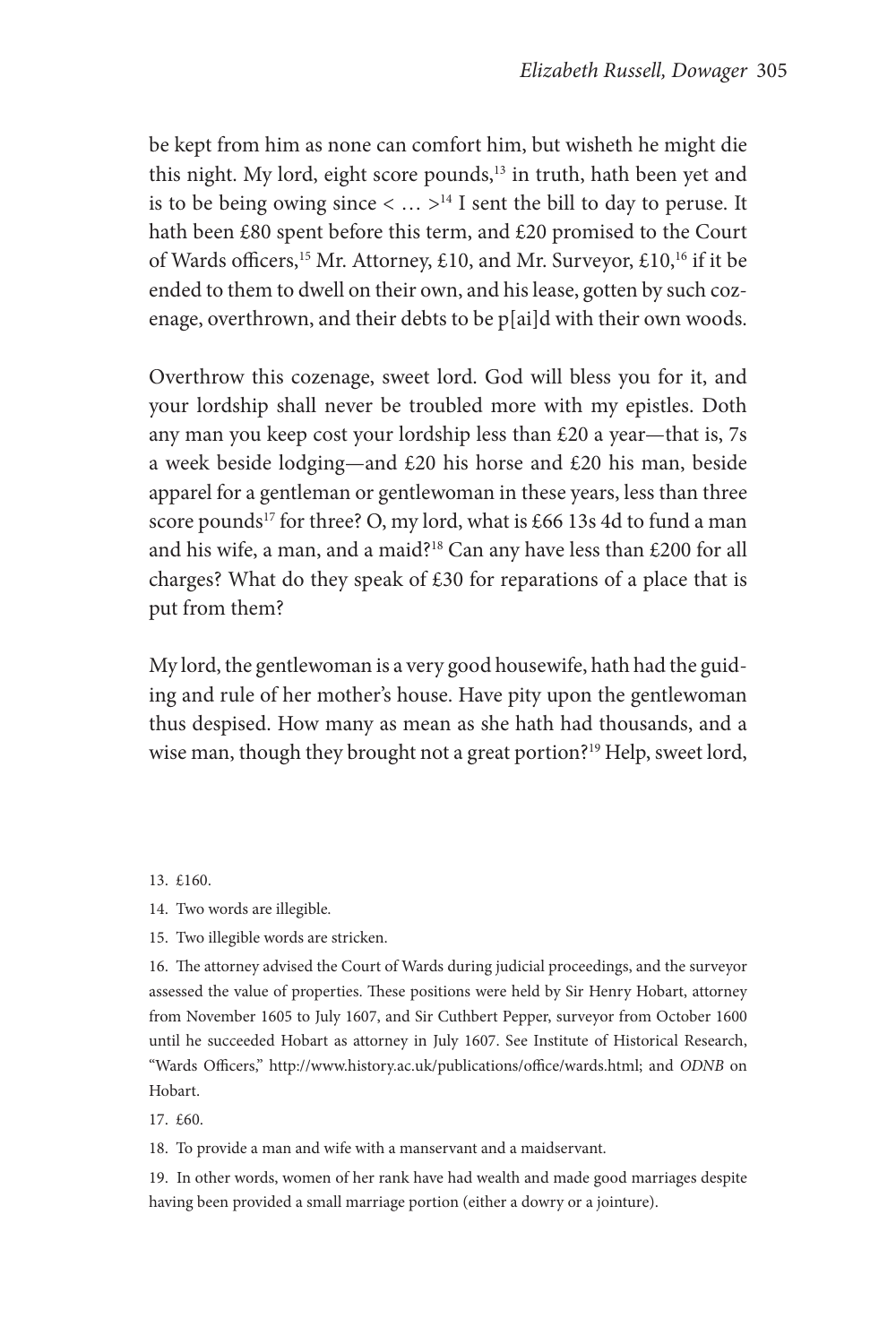help. God will help you and your country with prolonging your days, *et totus populus dicat*20 Amen.

> Your lordship's aunt that prayeth for you, Elizabeth Russell Douager

20. And let all the people say.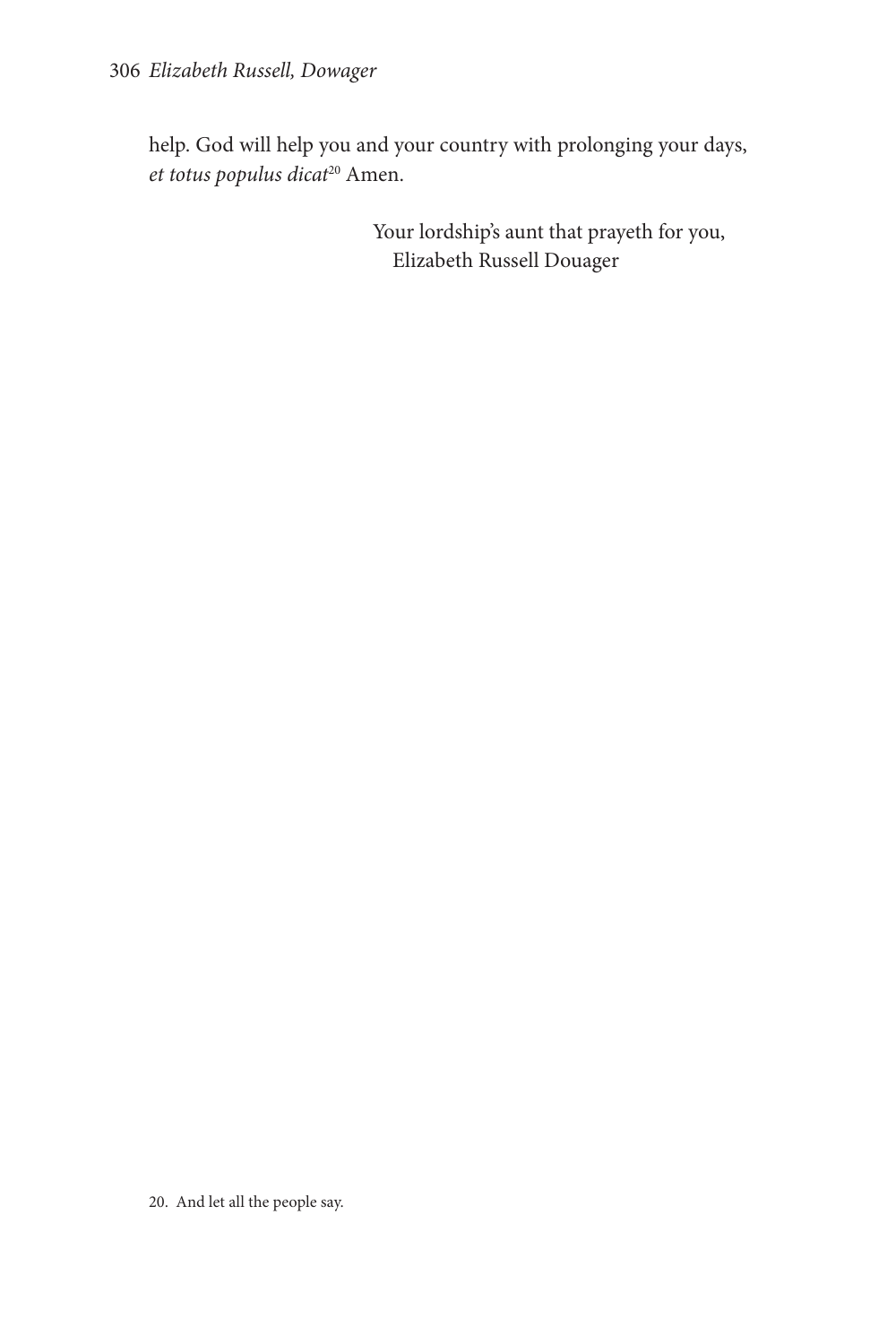LETTER 59 To Robert Cecil May 13, 1606 Blackfriars<sup>1</sup>

Right Honorable, my very [lo]rd, the Earl of Salisbury

My Lord of Salisbury,

Tomorrow is appointed to be the day of hearing of my cause against the Earl of Nottingham, Lord Admiral, touching Donnington,<sup>2</sup> where I humbly crave your honorable presence, hoping that though in the beginning your lordship denied to deal between us, yet in that place as a counselor and judge<sup>3</sup> you will censure according to justice and equity. This being all I crave, I humbly take my leave.

> Your lordship's old aunt, Elizabeth Russell Douager

1. Salis MS 119.74. Endorsed, "1606, Lady Russell to my lord." Printed in part in *Calendar*, 18:437.

2. See below, 417–28, for a full transcript of the case, which commenced on May 14, 1606.

3. As a Privy Counselor, Cecil sat on Star Chamber cases, but he absented himself from both hearings involving Donnington.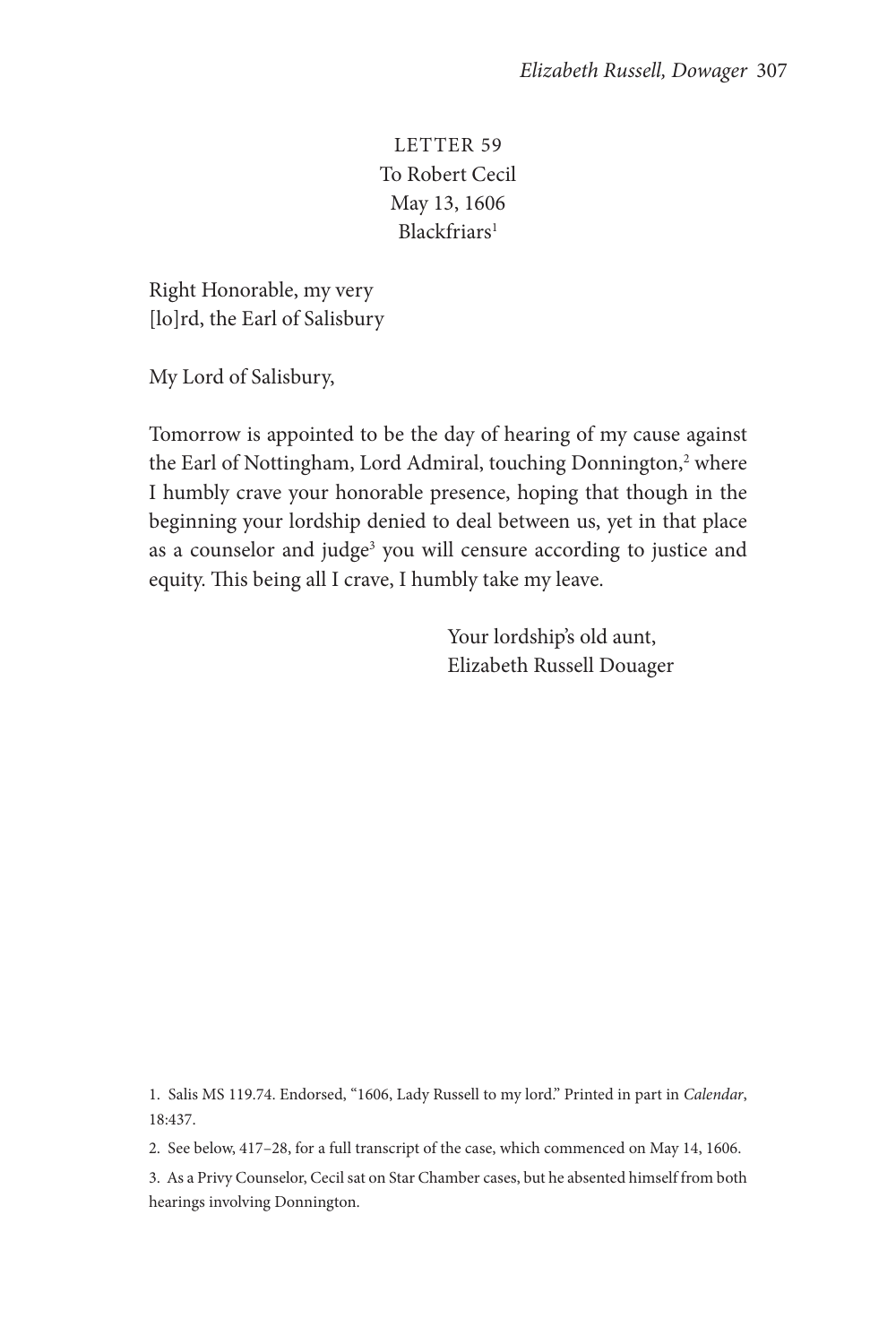LETTER 60 To Robert Cecil November 6, 1606 Blackfriars1

Right Honorable, my very lord and nephew the Earl of Salisbury

Good my Lord of Salisbury,

Vouchsafe me your presence, I beseech you, at the Star Chamber tomorrow.<sup>2</sup> My matter was let the last day by the Lord Norris<sup>3</sup> upon a motion the Lord Chief Justice and Chief Baron<sup>4</sup> are to deliver their opinion whether the lodge be appertaining to the castle or to the keeper only, so to proceed to censure for end.

1. Wherein I beseech that Dolman,<sup>5</sup> justice of peace, may be punished for not housing me, nor removing the force of two drawn swords, twenty-four halberds, and as many he[ad]pieces<sup>6</sup> out of the castle mine own weapons against my self—and that Dolman may be put out of commission.

2. That Duke, who hath been the author of all this trouble to the spoil of the Lord Admiral and beggaring of me by so manifest false information, may be punished and put out of his office of the paymaster

1. Salis MS 119.73. Endorsed, "1606, Lady Russell, Dowager, to my lord." Printed in part in *Calendar*, 18:436–37.

2. See below, 417–28. Russell's case was concluded on November 7, 1606.

3. Francis Norris, Earl of Berkshire (1579–1622): see *ODNB*. The case had been deferred in May in order to ascertain the status of Russell's claim to Donnington: see below, 423.

4. Edward Coke (see Letter 10n2) and Sir Thomas Fleming, Chief Baron of the Exchequer

(c. 1544–1613). See *ODNB* on both.

5. See Letter 53.

6. Helmets.